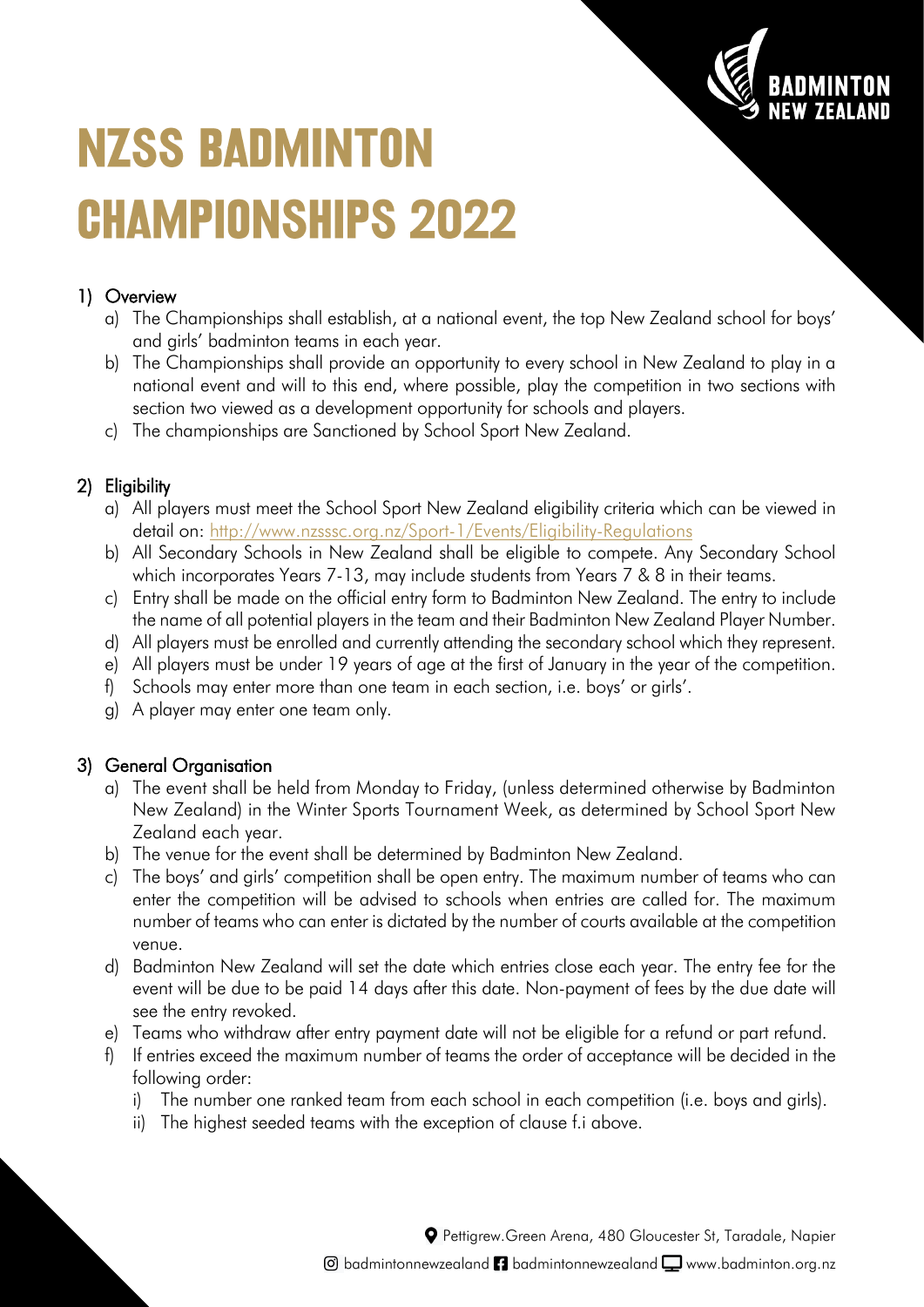- g) Teams will be advised by 15 days after the close of entries if they have not been accepted into the competition.
- h) The teams will be seeded according to the most recently published New Zealand National Rankings. The points from the four highest ranked players in each discipline (singles and doubles) to be considered. Players shall be awarded the highest points of the following:
	- i) 100% of points from the Senior age group; or
	- ii) 100% of points from the Under 19 age group; or
	- iii) 75% of points from the Under 17 age group; or
	- iv) 50% of points from the Under 15 age group.
- i) The team with the highest number of points will be seeded number 1. Every team will be given a seeding for the purpose of making the draw.
- j) If there are still places available late entries may be accepted up until the time that the draw is made and at the discretion of Badminton New Zealand.
- k) The event will commence with a compulsory Team Managers' Meeting on the first morning of competition.
- l) Each team shall be responsible for organising and funding their own travel and accommodation.
- m) Gold, Silver and Bronze medals presented to the three highest placed teams in all divisions. The winning teams in each division will be awarded Badminton New Zealand Trophies which they will be responsible for until the next event.
- n) This event is Smoke, Drug and Alcohol free at all times.

#### 4) Composite Teams & Home-Schooled Students

- a) The School Sport New Zealand Regulations [\(http://www.nzsssc.org.nz/Sport-](http://www.nzsssc.org.nz/Sport-1/Events/Eligibility-Regulations)[1/Events/Eligibility-Regulations\)](http://www.nzsssc.org.nz/Sport-1/Events/Eligibility-Regulations) shall provide the overarching basis for Composite Teams and Home-Schooled Students Regulations, with the New Zealand Secondary School Badminton Championships Regulations providing clarification.
- b) The acceptance of any composite teams or teams with home schooled students into the Championships, shall be at the discretion of Badminton New Zealand and School Sport New Zealand.
- c) A composite team may include two schools only, with one principal accepting responsibility for the team.
- d) A team with home-schooled players must have a minimum of one non-home-schooled player in the team, with that player's principal accepting responsibility for the team.
- e) Composite teams and teams with home schooled students are ineligible to compete in Division 1, however may compete in any other Division.
- f) Composite teams and teams with home schooled students may compete in all stages of the event, including finals excluding division 1 as per 4(e).

#### 5) Format

- a) Separate sections will run for boys and girls.
- b) Each team shall consist of a minimum of 4 players and up to a maximum of 6 players. These players must be the same for the entire event.
- c) Each Tie shall consist of 4 singles matches and 2 doubles matches.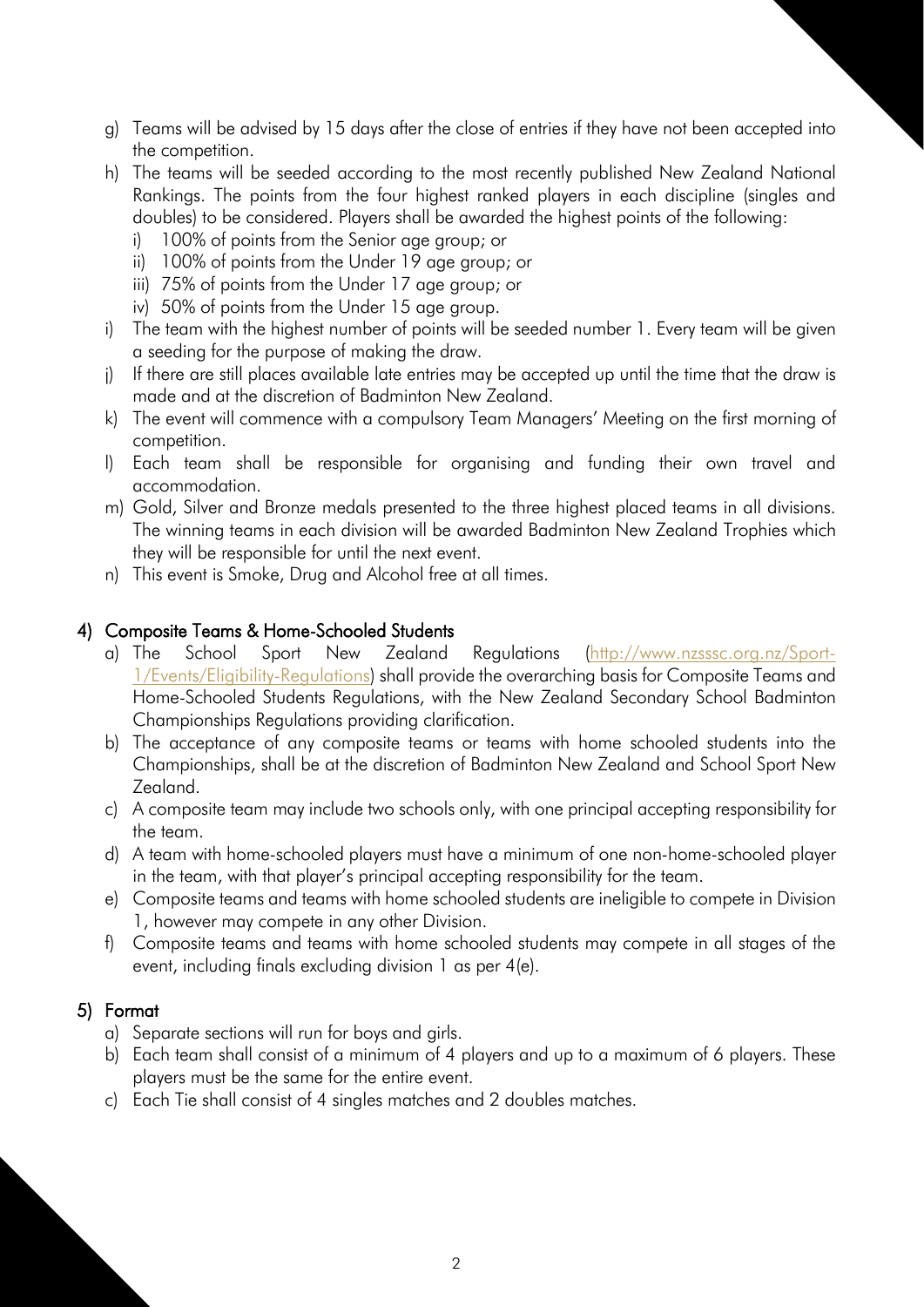## 6) Draw

- a) Badminton New Zealand has sole responsibility for the creation of the draw.
- b) Each section is to be played in two divisions, provided there are sufficient entries to do so.
- c) Division allocation is determined through the following process:
	- i) The top 3 placed teams in Division 1 from the previous competition are entitled to automatic entry into Division 1.
	- ii) The top 1 placed team in Division 2 from the previous competition is entitled to automatic entry into Division 1.
	- iii) The highest seeded teams will be assigned to Division 1 until a total of 10 Boys and 6 Girls teams are assigned to Division 1.
	- iv) The final 2 positions in Division 1 are assigned to teams dependent on their Division preference, as indicated at the time of entry. Should more than 2 teams request entry into Division 1, preference will be given to the highest 2 seeded teams. Should less than 2 teams request entry into Division 1, then any remaining positions (1 or 2) will remain unassigned. v) All remaining teams are assigned to Division 2.
- d) Composite teams and teams with home schooled students will not be eligible to claim promotion to Division 1. The highest eligible team in Division 2 will be eligible for automatic entry to Division 1 for the following competition.
- e) Boys' Division 1 to consist of 10 to 12 teams, split into two groups. Teams will then compete in play-offs to determine all placings.
- f) Girls' Division 1 to be played as a round robin competition between all teams.
- g) The format of Division 2 is dependent upon the number of teams entered.
- h) The draw format will be published within 14 days after the close of entries.
- i) Should there be insufficient entries for two divisions, insufficient entries for Division 1 or entries exceed 32 boys' teams or 28 girls' teams, then the format of the competition will be determined by Badminton New Zealand in conjunction with the Referee with the following conditions:
	- i) If a school has two teams in the same section, Badminton New Zealand has the ability to adjust the positions of the teams in the qualifying rounds so they do not meet each other at this stage of the tournament.
	- ii) Play will be on a round robin basis followed by post-section play to determine a championship ranking. The intention is that all teams will have a similar number of ties and will play in all rounds.
	- iii) Where possible the format of the draw to include a final.
- j) The draw and schedule will be published at least 7 days prior to the start of the Championships.

# 7) Ties

- a) All matches will be the best of three games to 21 points, as per the current BWF Scoring System.
- b) A player may only receive advice by their coach, during a match when the shuttle is not in play (i.e. when a rally is finished and during the permitted intervals). Coaches must be seated in the designated seats (behind the court, on their player's side) and must not stand courtside except during the permitted intervals.
- c) No player shall play more than one singles match and one doubles match in any one Tie.
- d) Each team must submit a team ranking list, in order of merit for singles plus all the doubles combinations intended to be used in order of merit, to Badminton New Zealand at least 21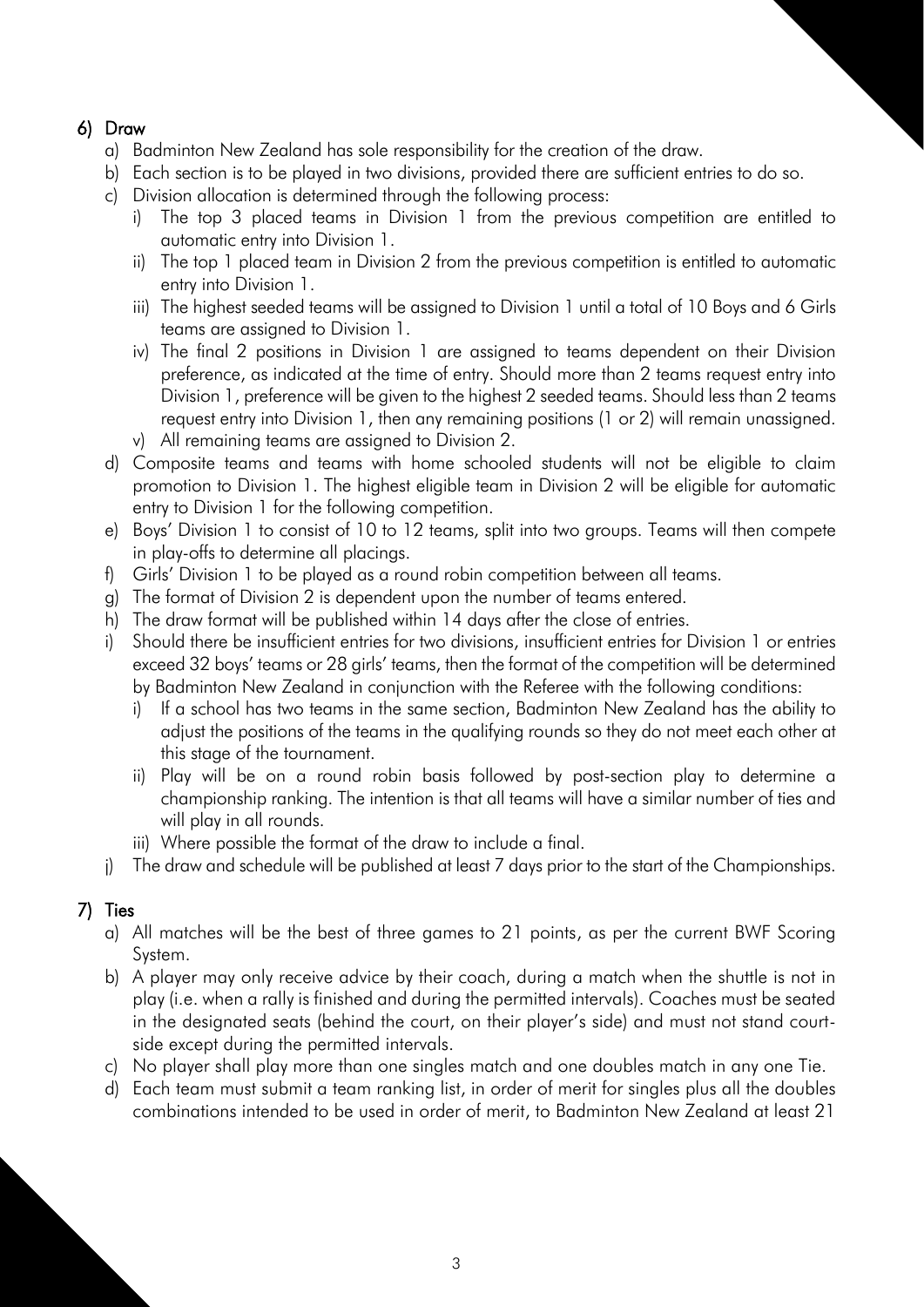days prior to the start of the Championships. The order of merit should follow the player points order of merit, if not then deviations are to be justified.

- e) The submitted Team Ranking Lists will be distributed to all teams. Teams may protest the ranking order of any team, which must be supported by a statement of case and lodged on the correct form by the due date. Any alterations considered necessary by Badminton New Zealand (as a result of any protest received, or for any other reason) or following a decision of the Selectors, shall be notified to Teams at least seven (7) days prior to the first Tie.
- f) Where a player is unable to take his or her place in the team prior to the commencement of the first Tie the team may name a replacement player. As soon as practicable, the team must submit a revised order of merit.
- g) The team playing order for each Tie must follow the order of merit list.
- h) Any matches defaulted in a Tie other than for injury or illness will also be automatically defaulted by that team for the rest of the tournament.
- i) If, during the playing of a Tie, a player is incapacitated and is unable to continue, the match in progress shall be forfeited. If a team consists of only the minimum number of players then the remaining match in which the incapacitated player is unable to play shall be forfeited. If a team consists of more than the minimum number of players then one other member must substitute for the incapacitated player, in that player's position, in the remaining match of the Tie provided clause 7c is complied with.
- j) If a player is incapacitated, then that team's Manager must confer with the Referee regarding both the incapacitated and substitute players. The Referee shall be the sole judge and his or her decision is final. If a match is forfeited, the incapacitated side shall retain their points scored while the other side shall take the extra points needed to win the match.
- k) Teams for each Tie must be submitted by the time set by the Tournament Controller. Failure to do so may result in the results of that tie being discounted as per the decision of the Referee.
- l) The order of play shall be: First, the doubles in ascending order of merit followed by the singles in ascending order of merit. (i.e. no. 2 doubles, no. 1 doubles, no. 4 singles, no. 3 singles etc.).
- m) Feather shuttles will be supplied for all ties by Badminton New Zealand.
- n) The winner of a Tie shall be the team winning the greater number of matches. If the number of matches won is even, then the team winning the greater number of games shall be the winner. If matches and games are even, then the team winning more points shall be the winner. If matches, games and points are even then the result shall be declared a draw.
- o) The Laws of Badminton applying to all the Ties shall be those laid down by the Badminton World Federation.
- p) This event will be played using the Alternative Service Law 9.1.6.
- q) The Section placings shall be decided by the greatest number of group points. Group points shall be awarded on the following basis:
	- (1) Win 2 group points
	- (2) Draw 1 group point
	- (3) Loss 0 group points
	- i) If two teams have won the same number of ties, the winner of the tie between them will be ranked higher.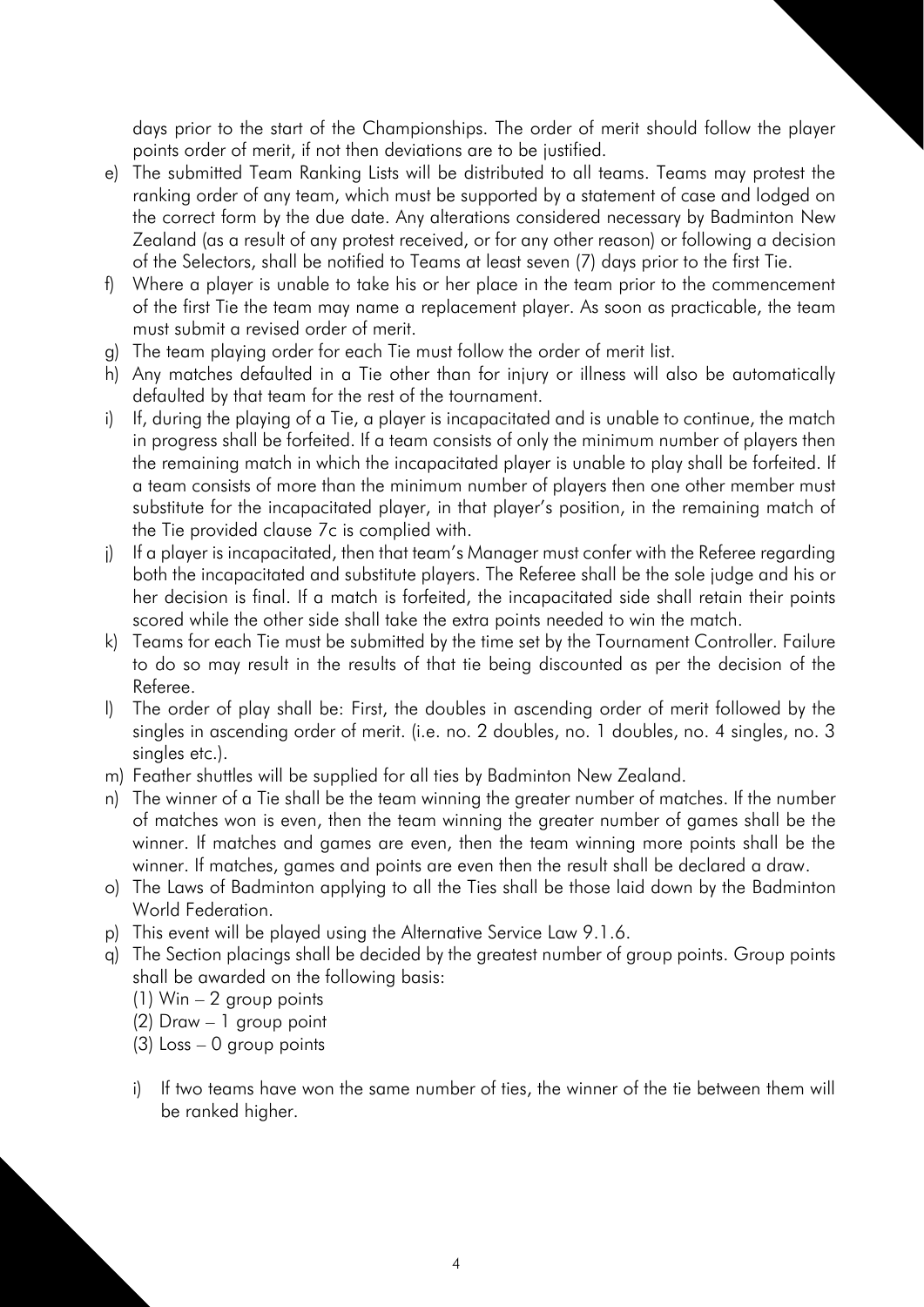- ii) If three or more teams have won the same number of ties, ranking order will be established by the total matches won, with the team having won more matches ranked higher.
- iii) If Regulation q)ii leaves two teams equal, the winner of the tie between them will be ranked higher.
- iv) If Regulation q)ii leaves three or more teams equal, ranking order will be established by the difference between total games won and total games lost, with greater difference ranked higher.
- v) If Regulation q)iv leaves two teams equal, the winner of the tie between them will be ranked higher.
- vi) If Regulation q)iv leaves three or more teams equal, ranking order will be established by the difference between total points won and total points lost, with greater difference ranked higher.
- vii) If Regulation q)vi leaves two teams equal, the winner of the tie between them will be ranked higher.
- viii) If Regulation q)vi leaves three or more teams equal, the ranking order will be established by drawing lots.
- r) If a finals Tie ends as a drawn Tie then the winning team shall be declared by the result of the number one singles match.
- s) All results of any team that has been disqualified or withdraws before completing the group matches shall be entirely deleted.
- t) The approved clothing for use in badminton competition in New Zealand is "All major items of clothing must be of a type and style intended for the use in racket sports". It is mandatory that participating schools wear a team uniform that complies with the clothing code.
	- i) Please see the Badminton New Zealand website www.badminton.org.nz for the Laws of Badminton and the full clothing code.
	- ii) It is Mandatory that all players wear a team uniform for all matches. Team Uniform is defined as matching shirts and the same colour shorts/skirts.
	- iii) The Referee has overall charge of the playing of Ties and has the authority to enforce the Laws of Badminton, Badminton New Zealand Clothing Code or these Secondary School Competition Rules.
	- iv) Any objections or complaints must be lodged in writing to Badminton New Zealand within seven (7) days of the incident.
- u) All rules of the School Sport New Zealand must be adhered to, in particular the rule that all students must be supervised at all times, including travel as per the School Sport New Zealand Code of Conduct 3.2.

#### 8) Media

a) By entering this event, the player hereby agrees and acknowledges that any person, shall have the right to: photograph and/or record on video all and any games or practice conducted during the course of the event, retain such photographs or video recordings for their own use of whatsoever nature, distribute such photographs or video recordings to any other party, display such photographs or video recordings during the event or any time thereafter, in any form whatsoever (including, but not limited to: promotional displays of the organisers and / or the sponsors of the event or any similar event, social network sites, the website(s) of the organisers and/or sponsors of the event and of Badminton New Zealand) PROVIDED THAT